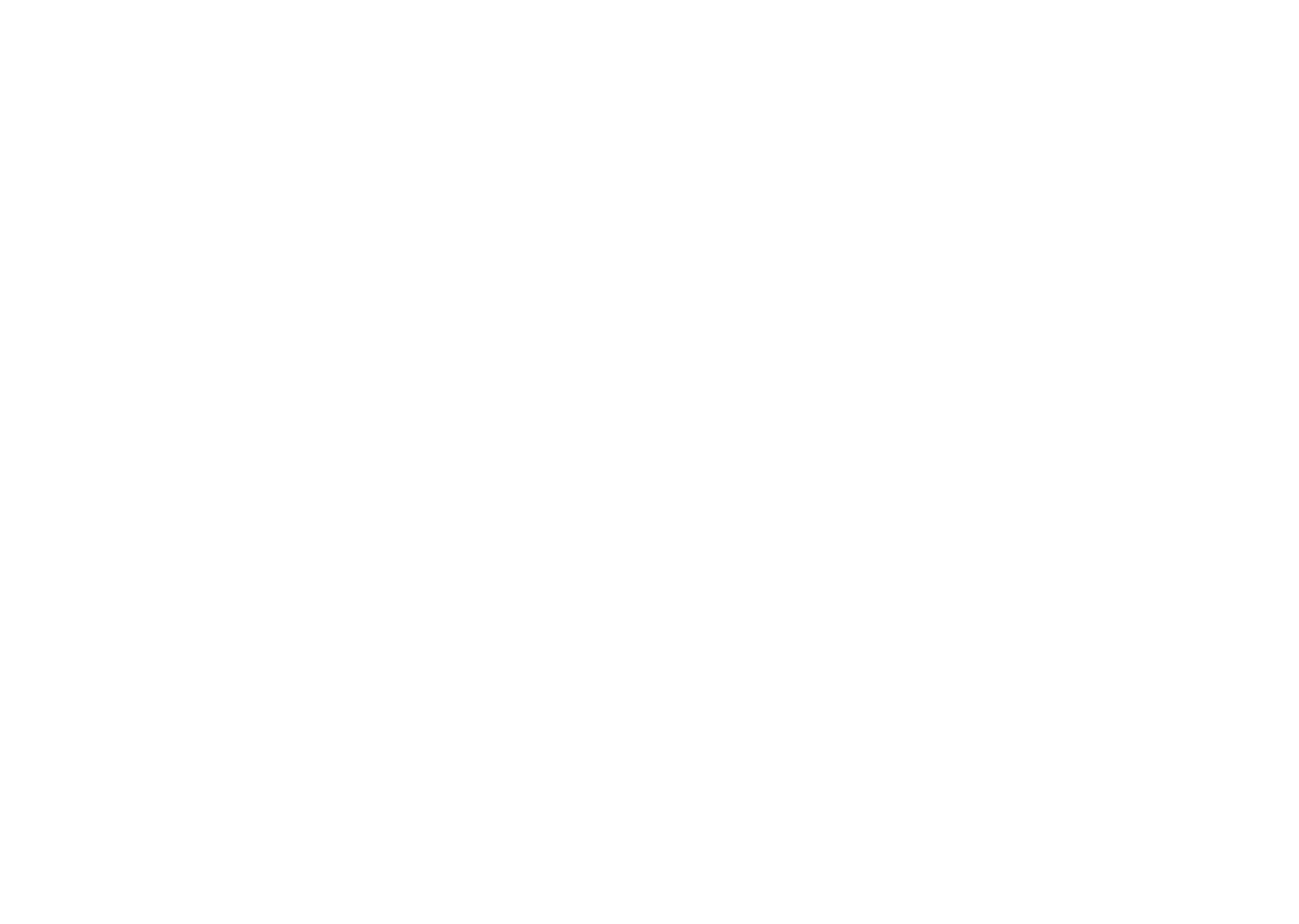# 23

**Primitive tider** 2021 23. årgang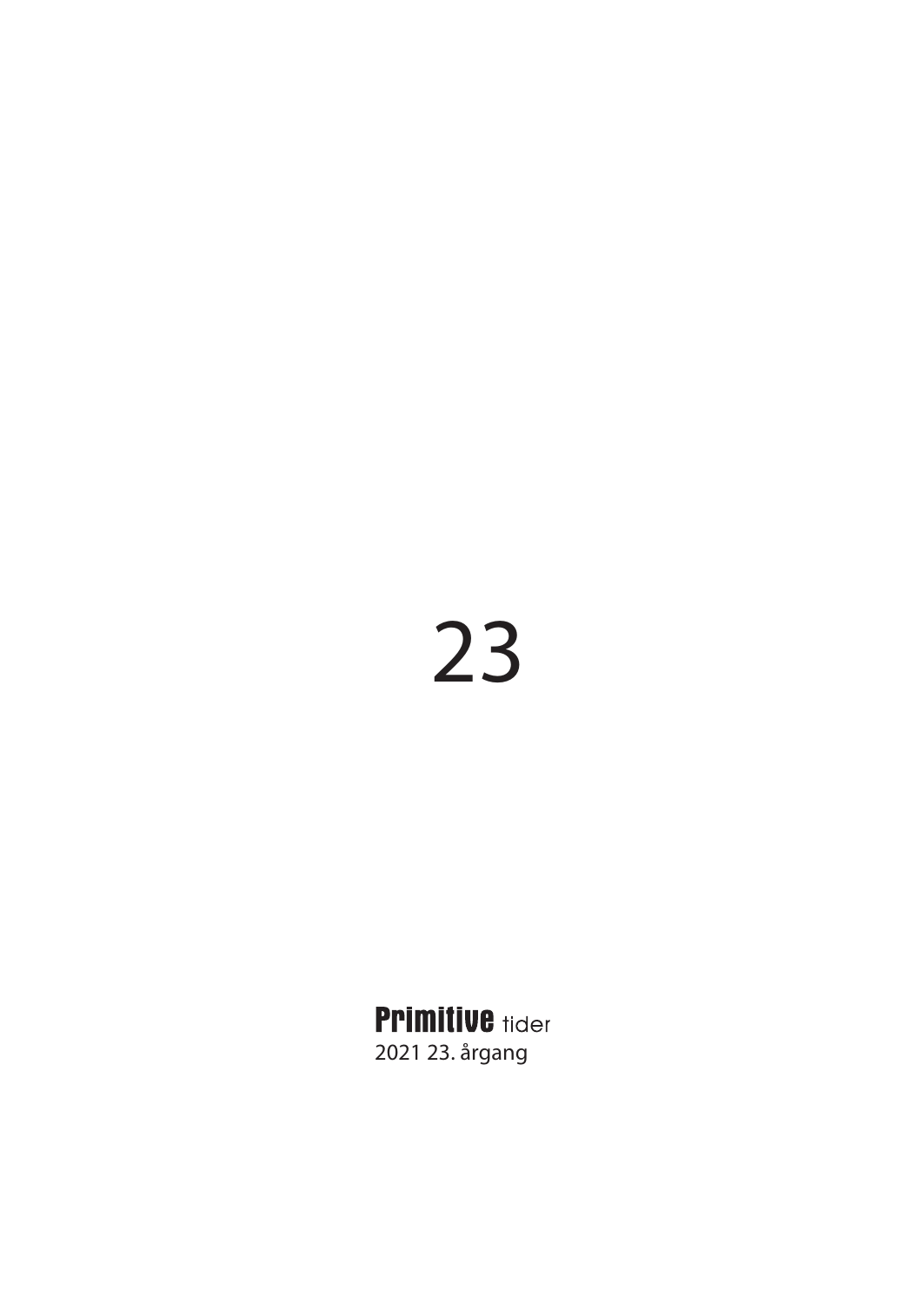

Primitive tider utgis av Marie Ødegaard (redaktør), Svein Vatsvåg Nielsen, Guro Fossum, Vibeke M. Viestad, Isak Roalkvam, Astrid Tvedte Kristoffersen, Knut Ivar Austvoll og Mari Arentz Østmo.

Sekretær: Andreas Ropeid Sæbø.



ISSN 1501-0430

Postadresse: Primitive tider Postboks 6727, St. Olavs plass 0130 Oslo

E-post: kontakt@primitive-tider.com Internett: https://journals.uio.no/PT/index Ombrekk: Redaksjonen Trykk: Reprosentralen ved Universitetet i Oslo ©Primitive tider. Ettertrykk for mangfoldiggjøring kun etter avtale med redaksjonen.

**Forsideillustrasjon**: Bergkunst oppdaget på gården Elvestad i Råde. Foto: Lars Ole Klavestad.

### **Skrive for Primitive tider?**

*Primitive tider* oppfordrer spesielt uetablerte forfattere til å skrive. Vi er interessert i artikler,

kommentarer til tidligere artikler og rapporter (enklere, ikke fagfellevurderte tekster). Kanskje blir din artikkel neste nummers debattema! Send inn ditt manuskript og la det få en faglig og seriøs vurdering av

redaksjonen. Husk at hele prosessen kan være tidkrevende, så planlegg i god tid.

Innleveringsfrister finner du på våre nettsider. Det er likevel ingen grunn til å vente til siste øyeblikk, send gjerne inn før fristen!

For å lette arbeidet for deg og for oss, er det helt nødvendig at du setter deg godt inn i forfatterveiledningen og følger den. Forfatterveiledningen finner du på våre nettsider:

https://journals.uio.no/PT/index

Vi ser fram til å høre fra deg!

Kontakt oss pr. mail: kontakt@primitive-tider.com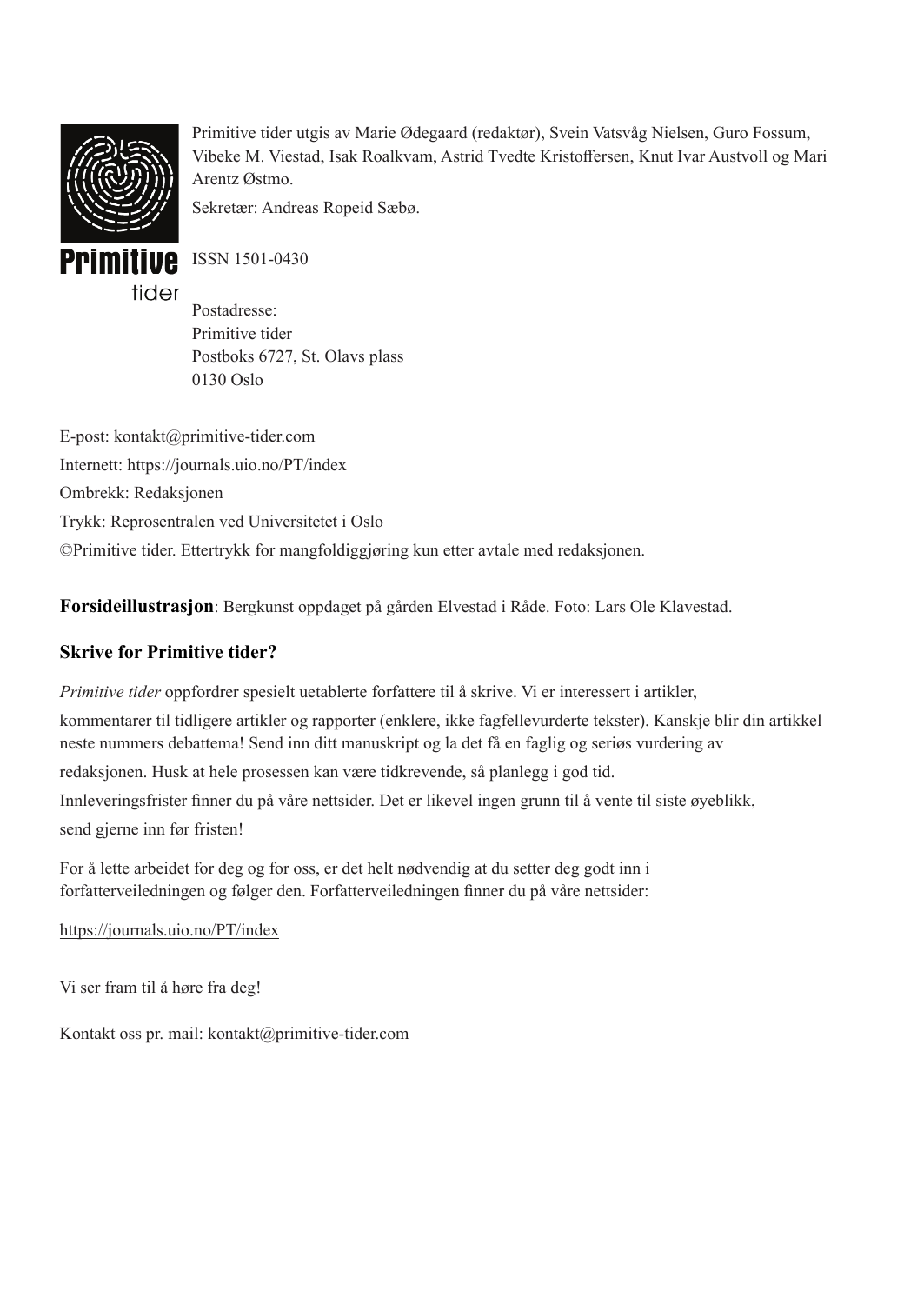### INNHOLD

| Del I: Fagfellevurderte artikler                                                                                                                                                                                                         |     |
|------------------------------------------------------------------------------------------------------------------------------------------------------------------------------------------------------------------------------------------|-----|
| <b>Sandtorg</b><br>En vareutvekslingsplass gjennom 1100 år<br>Tor-Ketil Krokmyrdal                                                                                                                                                       | 7   |
| Veidekongen, olifanten og bøkeskogen<br>Jakt, krig og aristokratisk ideologi i vikingtid og middelalder<br>Ragnar Orten Lie og Frans-Arne Hedlund Stylegar                                                                               | 27  |
| Research on illicit cultural artefacts<br>The case of the Babylonian mathematical cuneiform texts in the Schøyen<br>Collection<br>Mehreen Sheikh                                                                                         | 47  |
| <b>Grave developments</b><br>A reworked chronological analysis and interpretation of the burial site at Borre<br>Christina Isaksen Leverkus                                                                                              | 59  |
| Del II: Rapporter                                                                                                                                                                                                                        |     |
| Antallet helleristningsfelt i Østfold doblet<br>Magnus Tangen, Tormod Fjeld, Lars Ole Klavestad                                                                                                                                          | 77  |
| <b>ARCAVE-prosjektet</b><br>Antropogene huleavsetninger for rekonstruksjon av marine økosystemer<br>Erlend K. Jørgensen                                                                                                                  | 89  |
| Del III: Anmeldelser                                                                                                                                                                                                                     |     |
| Mette Løvschal, Rasmus Birch Iversen and Mads Kähler Holst (eds.) 2019:<br>De dræbte krigere i Alken Enge. Efterkrigsritualer i ældre jernalder. Jysk<br>Arkæologisk Selskab, Højbjerg. 289 p. ISBN: 978-87-93423-45-9.<br>Marianne Moen | 99  |
| Santeri Vanhanen and Per Lagerås (eds.) 2020: Archaeobotanical studies of<br>past cultivation in northern Europe. Advances in Archaeobotany 5. Barkhuis<br>Publishing, Groningen. 181 p. ISSN: 2405-7452.<br>Anette Overland             | 103 |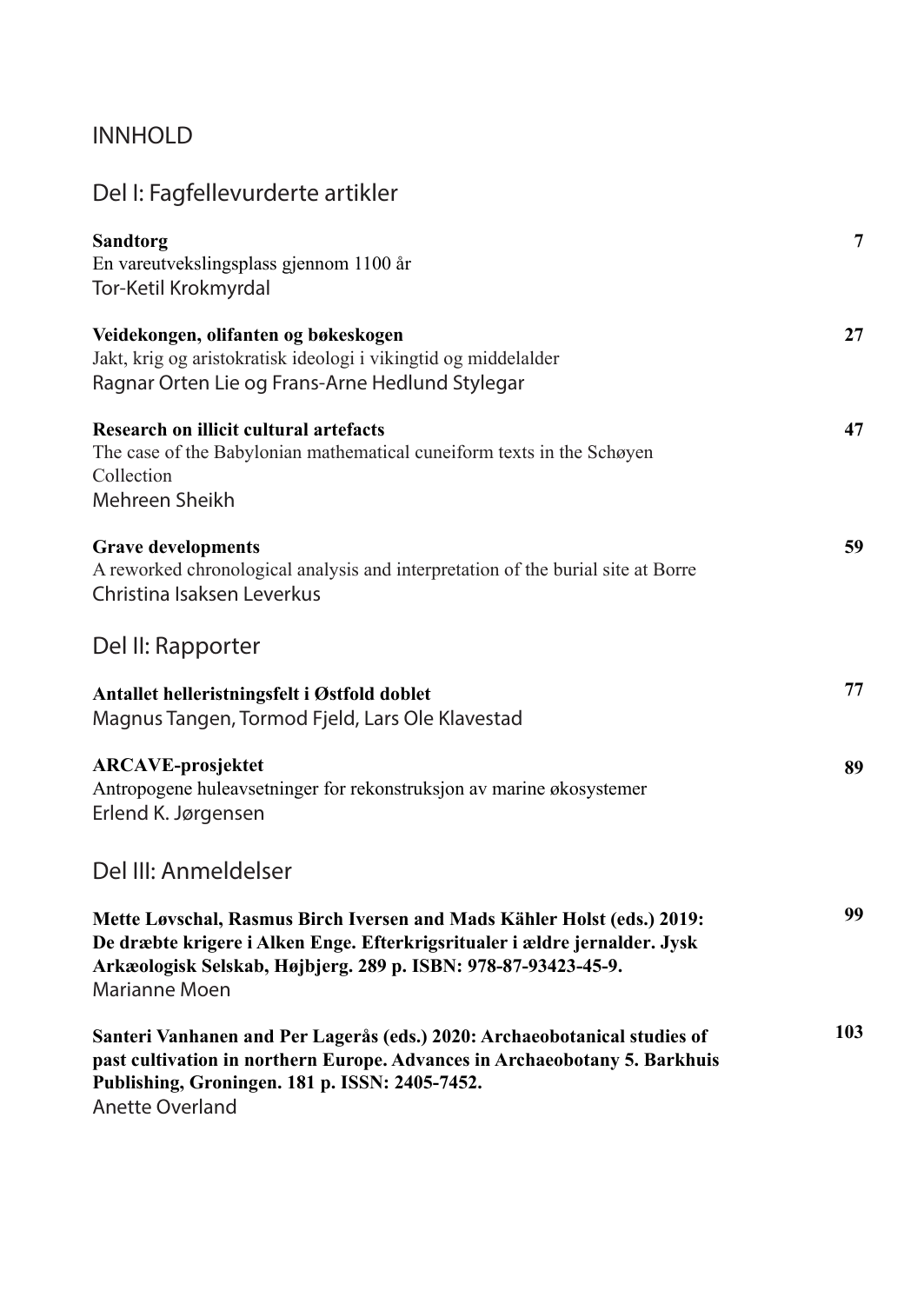**Trond Løken 2020: Bronze Age and Early Iron Age house and settlement development at Forsandmoen, south-western Norway. AmS-Skrifter, (28), 1-300. https://doi.org/10.31265/ams-skrifter.vi28.377. ISBN : 9788277601908** Geir Grønnesby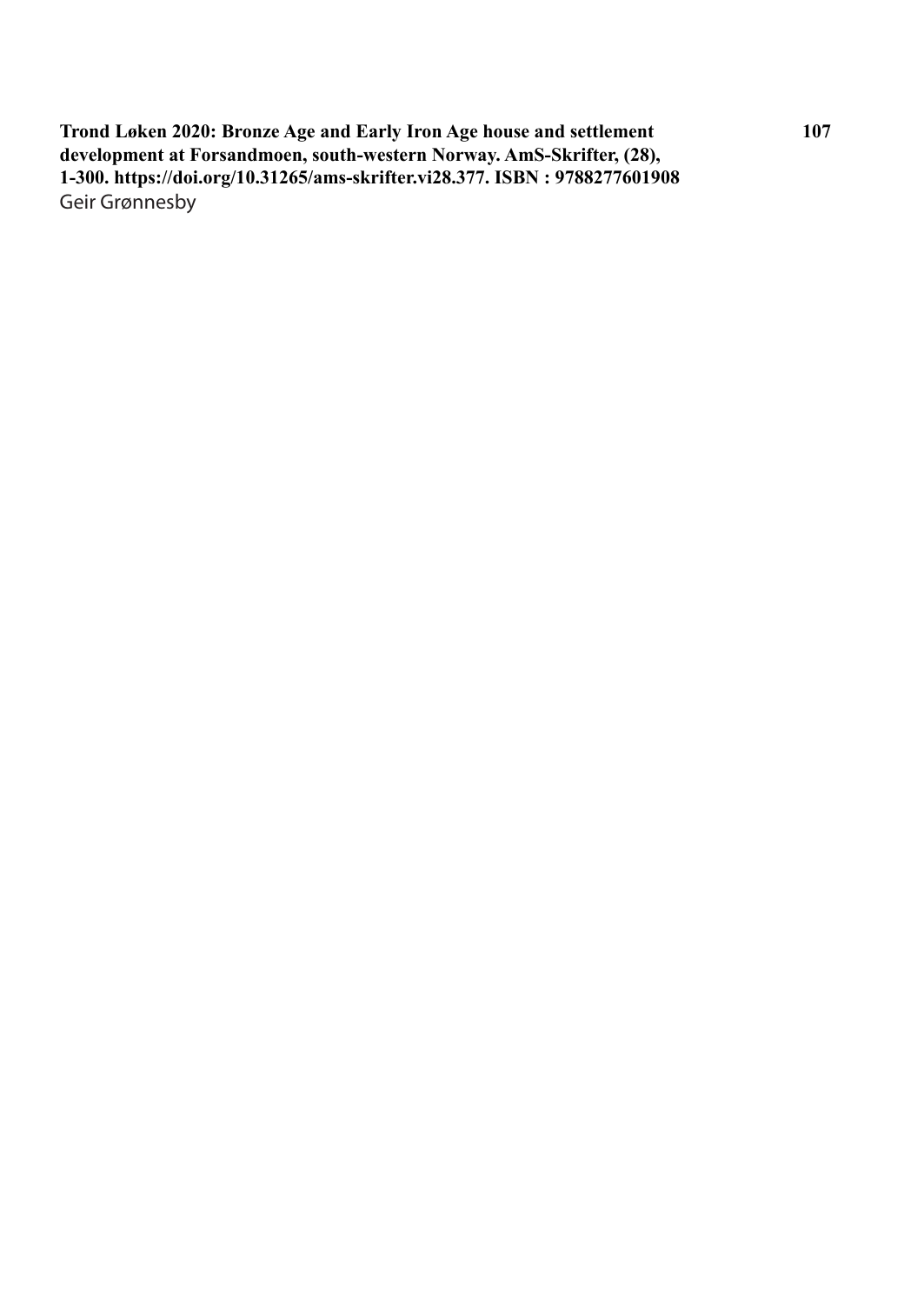### Research on illicit cultural artefacts

The case of the Babylonian mathematical cuneiform texts in the Schøyen Collection

### Mehreen Sheikh

### The unprovenanced texts

In 2007, a leading Swedish expert on Babylonian mathematics, Jöran Friberg, published a collection of Babylonian mathematical texts in the Norwegian Schøyen Collection. Some of the "…amazing discoveries…" (Friberg 2007, cited from the back cover), however, are not new: they were identified several decades ago by other researchers (the latter term, and the terms scholars and scientists will be used synonymously here to refer to persons who conduct scientific research). To present the ideas of another as one's own, while at the same time neglecting to credit the source, can be described as a questionable research practice. Questionable research is a term that is often used to describe practices such as publishing selective results or concealing facts. Scholars who introduced the term described it as the "…exploitation of the gray area of acceptable practice" (Loewenstein et al. 2012:1). Furthermore, and as I shall illustrate later in this paper, there are legal and ethical concerns regarding the unprovenanced texts. What are the reasons for these deviations from good research practice? There are several approaches to exploring the issue. This paper will focus primarily on structural features of the research community that have a profound impact on the ethical conduct of scholars. Firstly,

however, it is necessary to take a closer look at the project in question.

The book, A Remarkable Collection of Babylonian Mathematical Texts (BMT 2007), consists of 533 pages, 12 chapters and ten appendices, and is intended to provide a broad account of Mesopotamian mathematics. The research material consists of ancient clay tablets engraved with mathematical cuneiform texts. In the introduction, Friberg praises the Norwegian collector Martin Schøyen for collecting the clay tablets and for making them available to scholars for evaluation and publication. According to Schøyen, the tablets were collected from the antiquities markets in the 1980–1990s. In the Statement of Provenance (ownership history), placed after the introduction section in the book, Schøyen lists the names of 16 collections in Europe and the USA as the sources of almost all tablets. But Friberg, the author of the book, claims that "…the great majority of the mathematical cuneiform texts in the Schøyen Collection are new additions to the corpus, probably emanating from relatively recent excavations in Iraq" (Friberg 2007:142). According to Neil Brodie (2007:14), a recognised researcher on the issue of illegal trade of cultural artefacts, Friberg's opinion "…seems sound, given that none of the texts had previously been published". This means that the texts have probably been removed illegally from Iraq. Large-scale looting and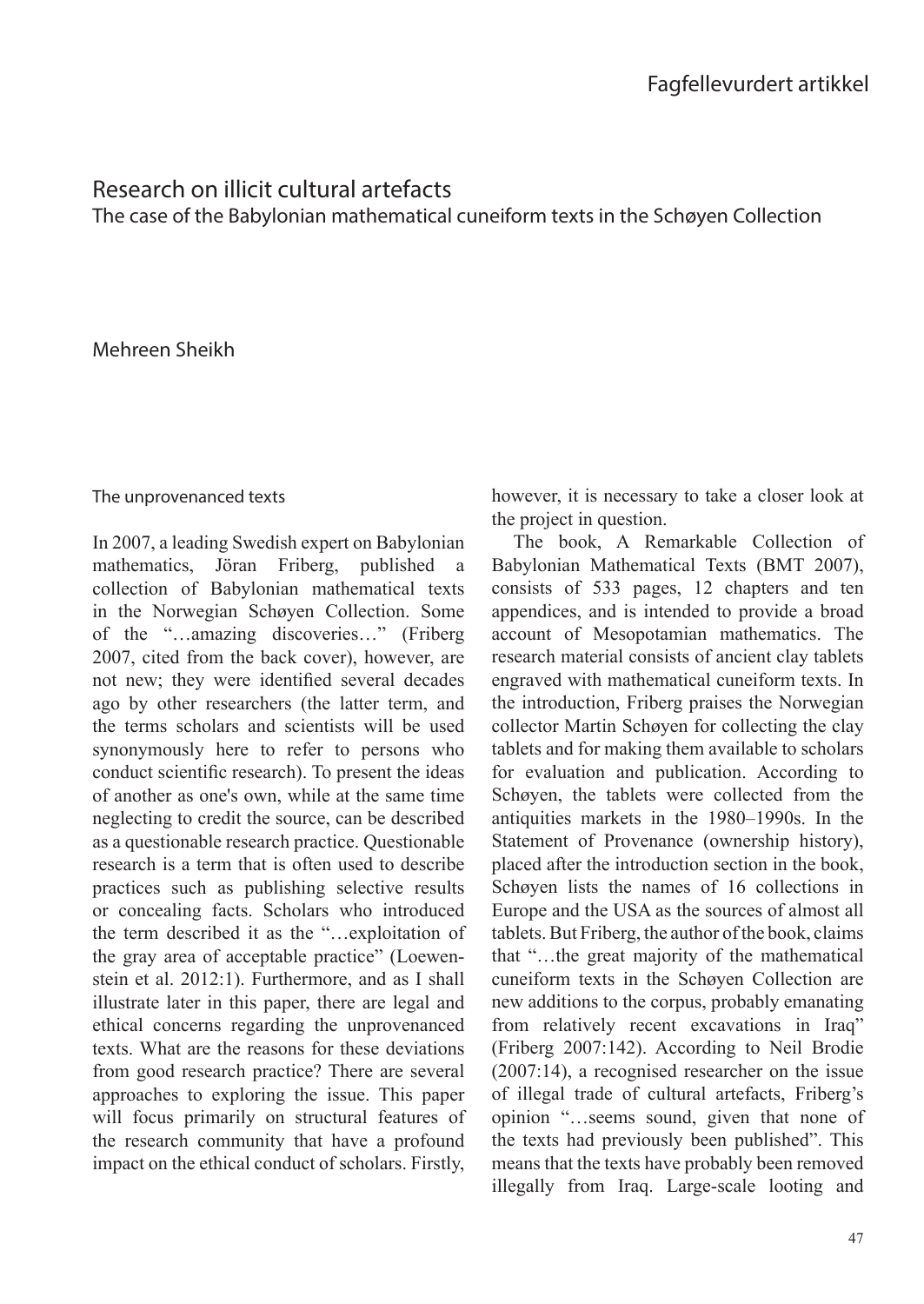### 2021 23. årgang

### **Primitive tider**

illegal export of artefacts from Iraq started after the 1991 Gulf War. Thus, all or parts of Friberg's research material could be part of the trade in illegally-acquired artefacts, and all the involved parties are knowledgeable of this fact.

Friberg is clearly aware of the fact that his research material raises ethical questions. At the very beginning of the book, he claims that "…in an ideal world, unprovenanced texts coming from the antiquities market would not exist, and since they do exist in the real world, some claim that serious scholars should have nothing to do with them" (Friberg 2007:V). However, since most of the collections of non-European ancient texts in Western museums are unprovenanced, he has no ethical qualms about working with them, and he avoids the serious scientific concerns inherent to working with them. He also points out that many of the classical works on mathematical cuneiform texts would not have been realized if the scholars had hesitated to work on texts (Friberg 2007:V), in other words, on illicit artefacts.

### Illegal enterprise

The crucial issue that Friberg ignores is that trade in unprovenanced manuscripts, meaning cultural artefacts that do not have a documented origin, a history of ownership or an archaeological context (provenience) (Mizzi and Magness 2019:137), is illegal. There are scholars, especially text-based scholars, who believe that the circumstances surrounding how ancient texts are obtained are of negligible interest. Their main concern is the textual content (as argued by Prescott 2017:54). But as pointed out by Patty Gerstenblith (2014:220–221), the founding President of the Lawyers' Committee for Cultural Heritage Preservation, written material without archaeological context resembles other forms of undocumented artefacts. She argues that the entire context of a site may be destroyed when any type of artefact is plundered. Furthermore, she maintains that textual materials, like cuneiform tablets, are "… equally subject to national ownership laws as are other forms of ancient objects" (Gerstenblith 2014:221). When taken without consent, they would be classified as stolen property in the United States and the United Kingdom. For instance, in 2017 the United States Justice Department fined Hobby Lobby, an arts and crafts store chain in Oklahoma, in the amount of three million USD and forced them to turn over 3,594 cuneiform tablets and other artefacts. The ancient clay tablets, which originated in Iraq, were smuggled into the United States through the United Arab Emirates and Israel, contrary to federal law (Department of Justice 2017). In a recent study, Neil Brodie (2020) presents a comprehensive analysis of the damages caused to Iraq, by not only the looting and smuggling, but also the study and publication of some of these cuneiform tablets. According to Brodie, returning the tablets to Iraq does not fully repair the socio-cultural harms caused to the country's sovereignty, cultural self-determination, and dignity. He also highlights how Iraq, the lawful owner of the tablets, has lost control over its texts, once transcribed and published (Brodie 2020:96).

Illicit trade in cultural artefacts has been going on for centuries. As a criminal enterprise, it usually increases during wartime and natural disasters. Up until the nineteenth century, there were only bilateral and multilateral agreements that prohibited theft and looting of cultural heritage items. After the massive looting that took place during the Second World War, the world developed its first international tool for the protection of cultural heritage during wartime: The 1954 Hague Convention. Yet as the thefts from museums and looting of archaeological sites intensified during the 1960s, coinciding with the growing interest in art, there came an increasingly urgent need for an international treaty during wartime and peacetime. The 1970 UNESCO Convention on the Means of Prohibiting and Preventing the Illicit Import, Export and Transfer of Ownership of Cultural Property is regarded as the most important international agreement for forestalling illicit trafficking of cultural objects (UNESCO 2018). On their website, UNESCO (2019) lists several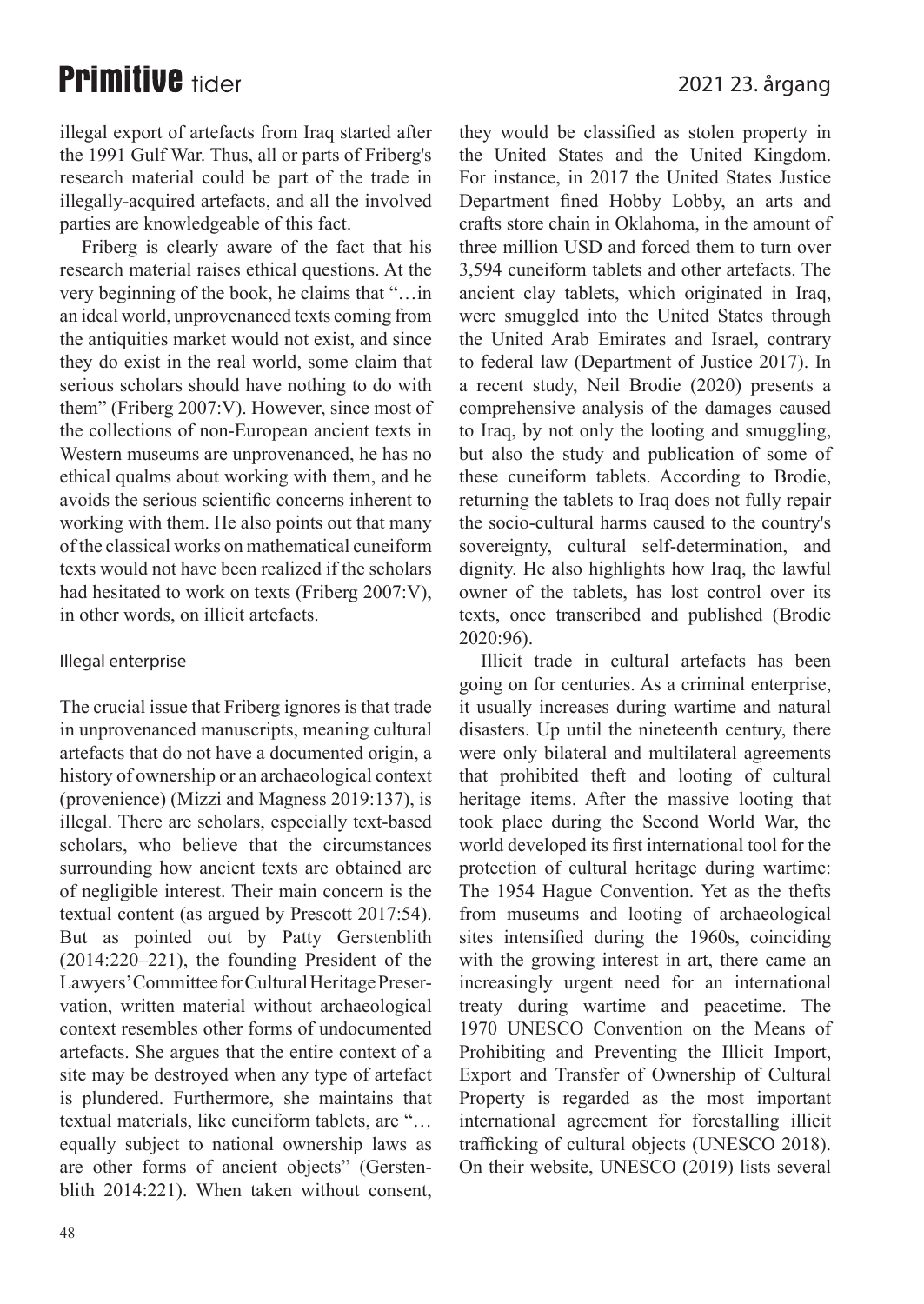recent restitution cases of cultural objects using the 1970 Convention.

During the past twenty years Afghanistan, Iraq and Syria have fallen victim to widespread looting and smuggling of their cultural heritage. In addition to the cultural, social and psychological impacts, some archaeologists have directed particular attention to a further consequence of illicit trafficking. As pointed out by Christopher Prescott (2017:54), an archaeologist at the University of Oslo and a scholar particularly interested in the illicit trade in antiquities, "...it is a source of revenue for those involved in crime (extending into drugs, trafficking and weapons) and violence". According to an in-depth study by Samuel A. Hardy (2021), an archaeologist and criminologist at the Norwegian Institute in Rome, even the removal of cultural property under the pretext of rescue, may help to finance criminal organizations and violent political movements. Brodie (2009:49–52) has similarly pointed out that there is little doubt that unprovenanced manuscripts stem from illegal trade that – among other things  $-$  is used to finance war and terror, along with laundered money obtained through criminal enterprises. He claims that the reason why scholars are reluctant to undertake a rigorous investigation of a manuscript's provenance is that such an inquiry might reveal that it was exported illegally, at which point it would become a police matter.

Thus, there are potential consequences on both the collective and the individual level when international or domestic law is violated. An UNESCO report (2018) describes several recent operations, arrests and trials deriving from illicit trafficking of cultural objects. This supports Rasmussen's (2020:103) assertion that

... the ratification of the 1970 Convention is a strong signal to any stakeholder involved in the antiquities trade, antiquities collecting and antiquities researchers of various disciplines. Presumably, few of these would comfortably identify as criminals. …

Beyond issues pertaining to ethics, politics and jurisprudence, the question arises as to whether or not we can have confidence in the scientific integrity of a research effort that is probably, or even potentially, part of the illicit trade in cultural artefacts.

#### Questionable research practice

Scientific integrity has to do with the exercise of research ethics through good scientific practice. Two of the most important ethical norms, according to The Swedish Research Council (Vetenskapsrådet 2017), are to be truthful about one's research and not make unauthorised use of the research results of others. Since research involves building further on the results and ideas of others, it is crucial that the researcher makes clear who has done what, by stating the author and the printed source. According to Loewenstein et al. (2012:1), questionable research practices, such as failing to report all of a study's conditions, are much more prevalent than cases of clear scientific misconduct. The latter authors argue that the exploitation of the grey area of acceptable practice may be more damaging to the academic enterprise in the long run, than outright fraud. Parts of the BMT study show signs of dubious research practice. For instance, a closer look at the synopsis of the research, which intends to provide the reader with an indication of the book's content and importance, reveals a misrepresentation or distortion of the research. According to this synopsis, Friberg has made "… numerous amazing discoveries, through a close study of the many new texts" (Friberg 2007, cited from the back cover). The text mentions, in particular, the three-dimensional Pythagorean equation and the icosahedron (Friberg 2007).

Let us start with the three-dimensional Pythagorean theorem. This is an issue discussed on page 206 of the book. Friberg analyses two texts, one Sumerian and one Akkadian, which deal with the theorem stating that the area of the square on the hypotenuse (the side opposite the right angle) is equal to the sum of the areas of the squares on the other two sides. It is explained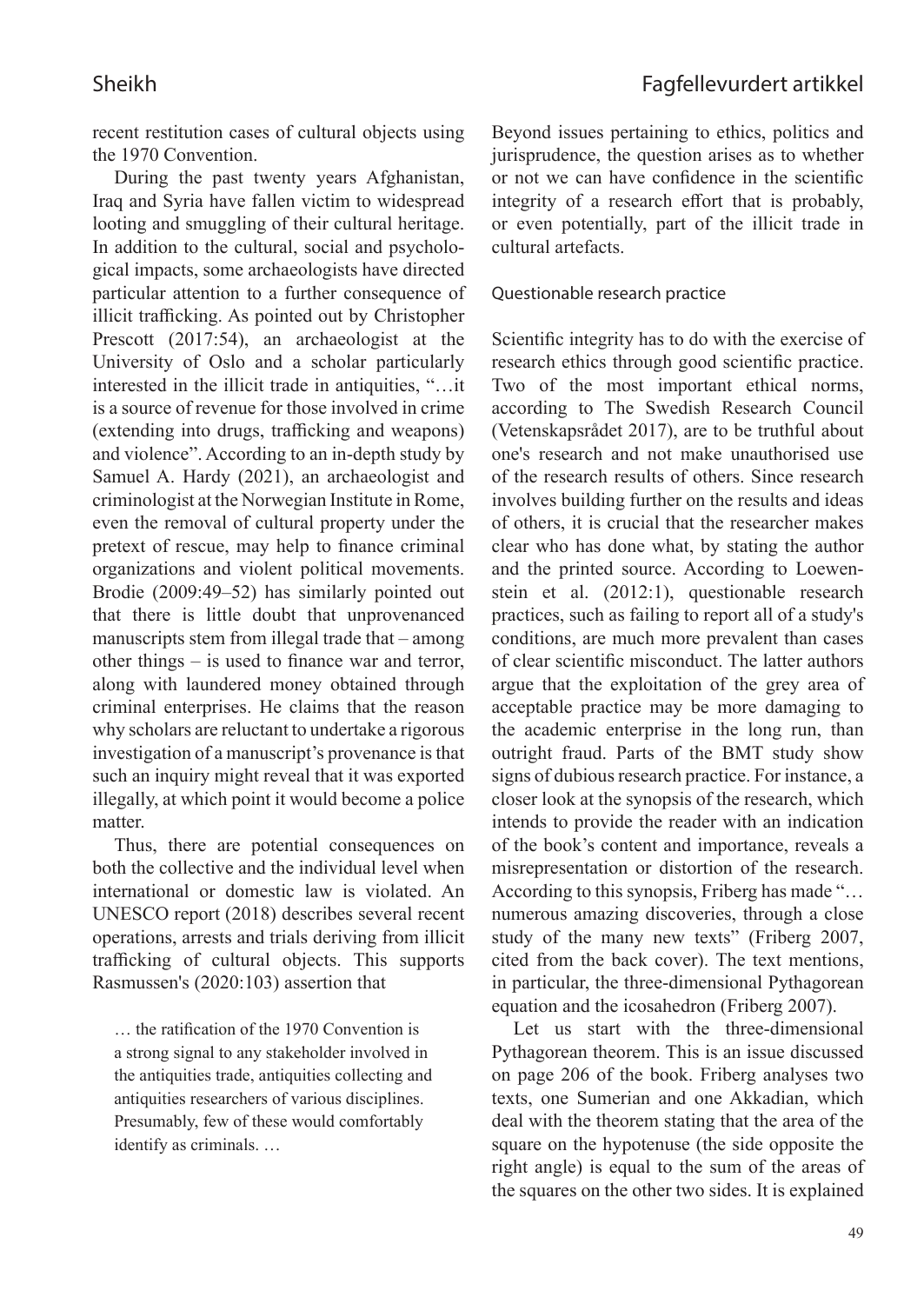that as the creator of the method knew that A=us, then he also knew that  $d2=u2+s2$ . This is generally called the Pythagorean theorem. However, Friberg does not use this frequently used term, and instead calls it the Diagonal Rule. Thus, this hardly represents "…new evidence of Babylonian familiarity with sophisticated mathematical ideas and objects", as the study suggests. In fact, Otto Neugebauer (1969 [1951]) had already discussed this issue in his book The Exact Sciences in Antiquity, where he states that:

The above example of the determination of the diagonal of the square from its side is sufficient proof that the "Pythagorean" theorem was known more than a thousand years before Pythagoras. This is confirmed by many other examples of the use of this theorem in problem texts of the same age, as well as from the Seleucid period. In other words it was known during the whole duration of Babylonian mathematics that the sum of the squares of the lengths of the sides of a right triangle equals the square of the length of the hypotenuse (Neugebauer 1969:36).

Other scholars has also ascertained this point. A valuable source of information about the BMT study is a review of the book by Mark Geller, a professor of Jewish Studies, and Mark Ronan, who is a professor of mathematics. Both scholars have experience in reading ancient Mesopotamian texts, and we are told at the beginning of the review that they worked on the review of the BMT volume for more than five years. In addition, they point out that Otto Neugebauer had already identified the existence of the Pythagorean theorem in Babylonian mathematics in his book Vorgriechische Mathematik, published in Berlin in 1934 (Geller and Ronan 2014:238). Although the BMT study has several references to Neugebauer's work, neither Vorgriechische Mathematik nor The Exact Sciences in Antiquity are mentioned in the book or listed in the bibliography. To my knowledge, the study only cites works by Neugebauer that do not deal with the Pythagorean theorem, for instance, A History of Ancient Mathematical Astronomy (Naugebauer 1975), Astronomical Cuneiform Texts (Naugebauer 1955), and the German and the American Oriental edition of Mathematical Cuneiform Texts (Neugebauer and Sachs 1945).

The other amazing discovery, according to the synopsis, is Friberg's assertion that the Babylonians were familiar with the concept of icosahedron, a geometrical object with 20 faces, each face of which is an identical equilateral triangle. But in their review, Geller and Ronan uncover yet another attempt to present an audacious discovery. They write "…it is not too bold [as Friberg claims in the book] because the topic is covered by Keith Critchlow in his book Time stands still from 1979" (Geller and Ronan 2014:239–240). Critchlow is a Professor Emeritus at The Prince's School of Traditional Arts in London and a leading expert in sacred architecture. He has studied a wide range of Neolithic artefacts. In the book Time Stands Still, Critchlow (1979) provides an extensive account of the concept of the icosahedron. This source has not been mentioned in the BMT study.

It may be true, as stated in the summary on the back cover of the BMT book, that the 120 mathematical clay tablets from the Norwegian Schøyen collection have not been published previously, but some of the main new discoveries and knowledge, which the scholar claims to have obtained through the study of the ancient tablets, are far from new. Based on the above examples, it would appear that the main motive is perhaps to make the BMT project appear more original than it is. This may explain why the study neglects to reference the two previous discoveries and studies on the same issue. According to The Swedish Research Council, "…the researcher's integrity is important currency that must not be allowed to devaluate. If this should happen, it could cause the researcher to lose credibility for a long time to come" (Vetenskapsrådet 2017:25). Similarly, Loewenstein et al. (2012:8) establish that "…the prevalence of questionable research practices raises questions about the credibility of research findings and threatens research integrity by producing unrealistically elegant results".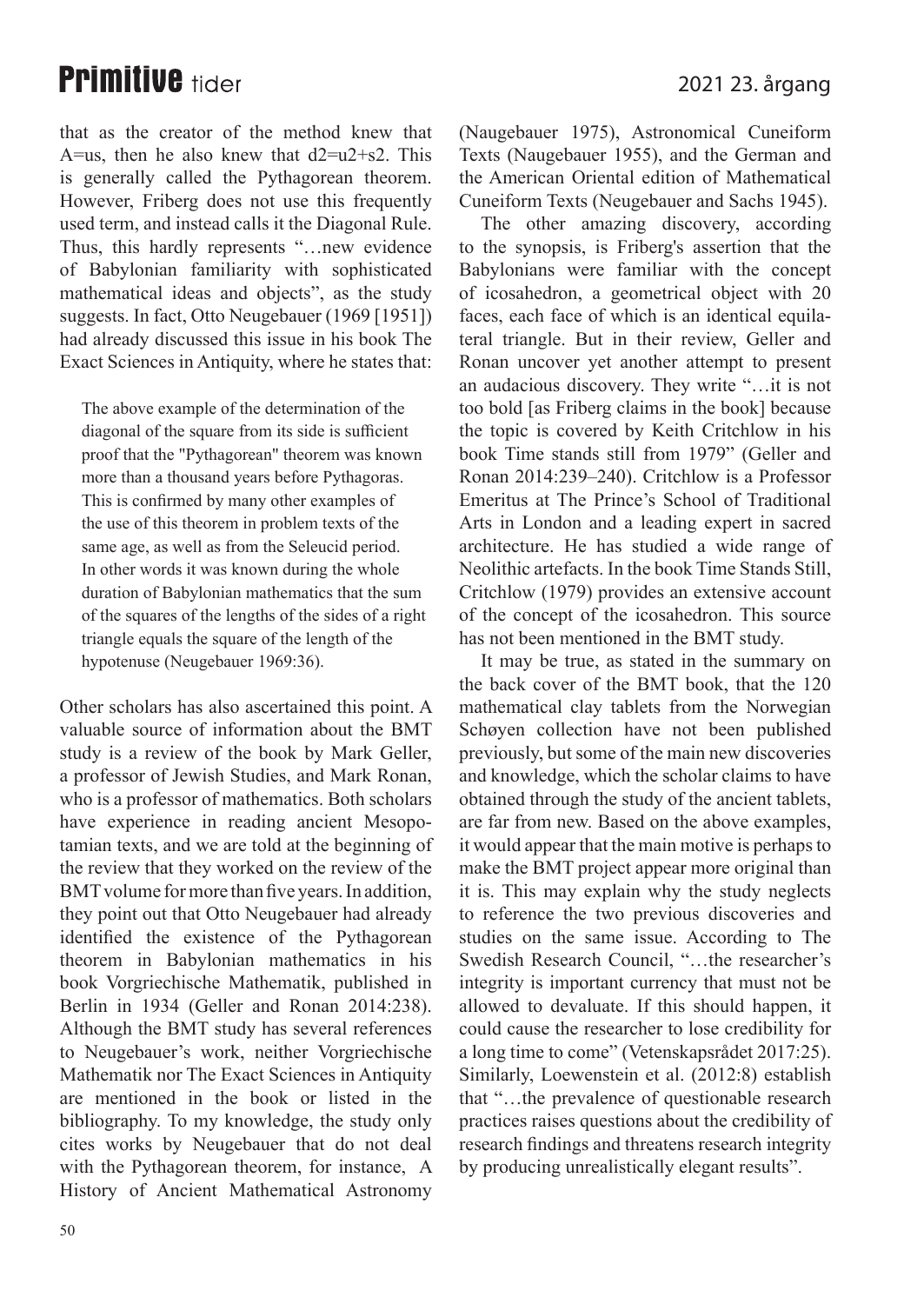The ethical attitude and conduct described above are in accordance with another research project connected to the Schøyen collection (cf. Sheikh 2018), which has drawn international criticism surrounding some manuscripts with dubious provenance. The project reveals how the study of the controversial Buddhist manuscripts from Afghanistan and Pakistan conveyed a distorted picture of the latter religion and its history. Moreover, like the BMT study, the research on the Buddhist manuscripts was also marred by questionable research practices, e.g. presenting one's work as new and original and at the same time failing to acknowledge previous researchers and their exact same discoveries and conclusions.

### The research community as a social institution

To understand why scholars are willing to endorse questionable research practices and jeopardize their academic reputation by engaging with illicit artefacts, we have to direct attention to the community in which the scholars operate. By analysing the research community as a social institution with a set of formal and informal norms and a social practice that regulates the activity of its members, we can gain insight into how this institution not only permits but also encourages dubious research, albeit indirectly.

### The formal social organization

In his renowned book, The Scientific Community, sociologist Warren O. Hagstrom (1975) describes the traditional scientific community as a group of men working within a formal and an informal organization. For him, both the formal, idealised notion and the informal organization of the research community have a crucial influence upon the behaviour and attitude of the person, as does any other social institution.

The formal abstract notion of the world of research consists of a well-organized community with its rules, sanctions and expectations, all purposefully planned. Its core business is to produce and transfer knowledge to a world that is

both culturally and technologically dependent on insight acquired through the scientific method. This means that all aspects of the society, the education system, industry, health service and politics rely on the knowledge, integrity and the competence of researchers (Mahoney 1979). That is why governments invest such vast amounts in research. Moreover, parts of the formal idealised features of the research community are the hard-working scholars who are preoccupied with finding solvable research questions, collecting data, cooperating with colleagues and convincing them of the importance of their findings. Naturally, they are rewarded with recognition from the research community and benefits in the competition for resources, which is an essential goal of the research activity. Unlike most other professionals, scholars enjoy independence in their work situation, which gives the profession of researcher both status and respect (Mahoney 1979). The entire aforementioned idealised notion of the research community is not shared by most researchers, as Michael J. Mahoney (1979) suggests, but he may be right that it is perhaps the main publicly held notion of the world of research.

Furthermore, the formal concept is often appealed to in defence of certain practices within the research community, where it is perceived as a descriptive concept of what a research community actually is. In this regard, the latter abstract notion has one important purpose. It functions, as Waterton and Smith (2010:5) point out with regard to the classical notion of community, as a means of maintaining the status quo. For example, scholars who advocate the continued right to conduct research on unprovenanced artefacts base their claim on the formal notion of the research organization. They use the established assertions affiliated with the latter concept, or the folklore of science (Mahoney 1979:357), to justify their claim. In 2006, the Biblical Archaeology Society issued a statement against steps to prohibit the publishing of unprovenanced material. The scholars who signed the document, including Friberg, emphasized the right and duty of academics to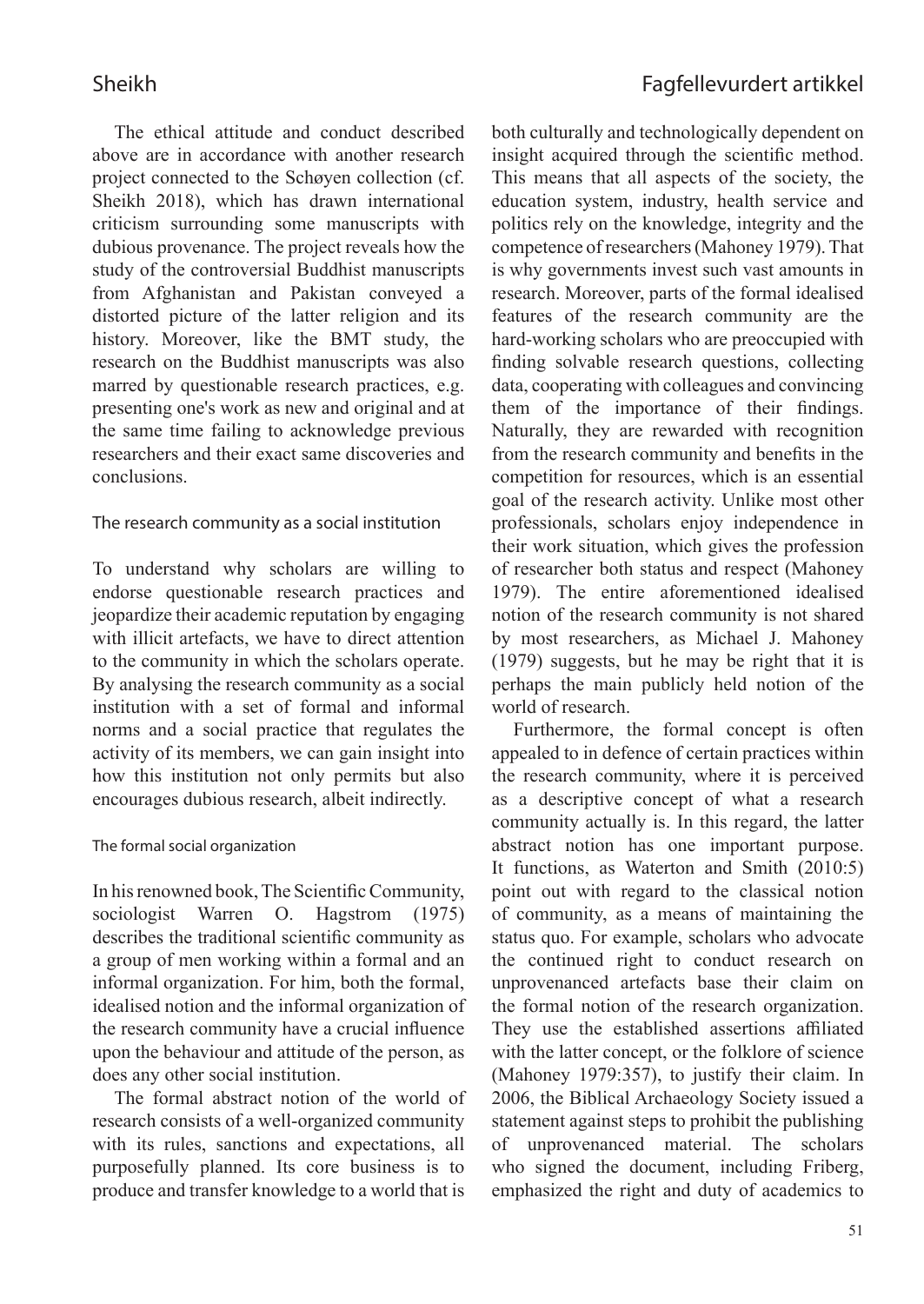research and publish unprovenanced artefacts that turn up on the antiquities market (Prescott and Rasmussen 2020:3).

Furthermore, the concept of the formal social system diverts focus from the actual activities, most importantly the social processes that take place within the research community. At worst, by maintaining the focus on the ideal concept of the research community, unethical and unscientific conduct for the most part remain concealed or pass under the radar. The remarks of Christopher Prescott regarding the role of academics involved in illicit trade in artefacts highlight how the inviolable conception of research often serve to protect and preserve dubious research:

A sort of defence is built around a concept of unfettered research – that research is an immediate obligation that has priority over social, political or long-term consequences. Indeed, it is strange that in 2016 one should have to argue the imperative of ethical responsibilities with researchers from the humanities – that all actions cannot be defended in reference to the sanctity of research… (Prescott 2017:54)

There is generally divided opinion among scholars regarding the issue of working with unprovenanced materials. According to one recent survey among scholars who work with the Dead Sea Scrolls, the majority of the responders  $(93\%)$  were willing to follow official policies of noting uncertainties when referring to objects with unclear provenance (Bonnie et al. 2020:8). On the other hand, the survey also revealed that only 3 out of 111 responders would absolutely refrain from publishing an unprovenanced object that has been published. Textual scholars, who often do not work in the field, have rarely any hesitation in working with unprovenanced artefacts. As Brodie (2009:46–47) notes, they claim that the written information the artefacts contain is relatively independent of context. They also assert that the study and publication of manuscripts has little or no effect on looting. Regarding the stances

among archaeologists, Dennis Mizzi and Jodi Magness' article "Provenance vs. Authenticity" provides a leading perspective concerning scholarly engagement with unprovenanced artefacts. According to them, "…any artifact that lacks verifiable documentation of its provenance – whether or not it is authentic – should not be studied or published by scholars" (Mizzi and Magness 2019:135). Such scholarly involvement could legitimize and enhance the monetary value of such fragments and enhance the antiquities trade, looting, and the creation of forgeries. It could also potentially contaminate the existing dataset by forgeries (Mizzi and Magness 2019:158). However, Mizzi and Magness (2019:159) do make a few exceptions from the above-mentioned basic principle, for instance if the purpose of a secondary publication is to highlight that an already published fragment is fake or lacks documentation of its provenance, or if the point is to discuss the antiquities trade. According to this standpoint, the project Lying Pen of Scribes (2021), headed by Årstein Justnes at the University of Agder in Norway, is a good example of legitimate research on unprovenanced artefacts. The latter project has revealed the forgery of more than 70 so-called post-2002 Dead Sea Scrolls fragments, which still remain part of the famous Dead Sea Scrolls dataset, even though they are undocumented, unprovenanced, and forged.

### The informal social organization

According to the descriptive approach within the sociology of community, we must explore the kinds of problems raised by underlying structures and functions, and most importantly, the interdependencies that exist in the community if we are to understand the specific character of a community (Elias and Scotson 1974:28). These factors are the bonds that hold the community together. Such an approach has to take into account the roles, interactions and the human relations that take place within the community. The focus on the latter factors, which are part of the informal organization of a community, may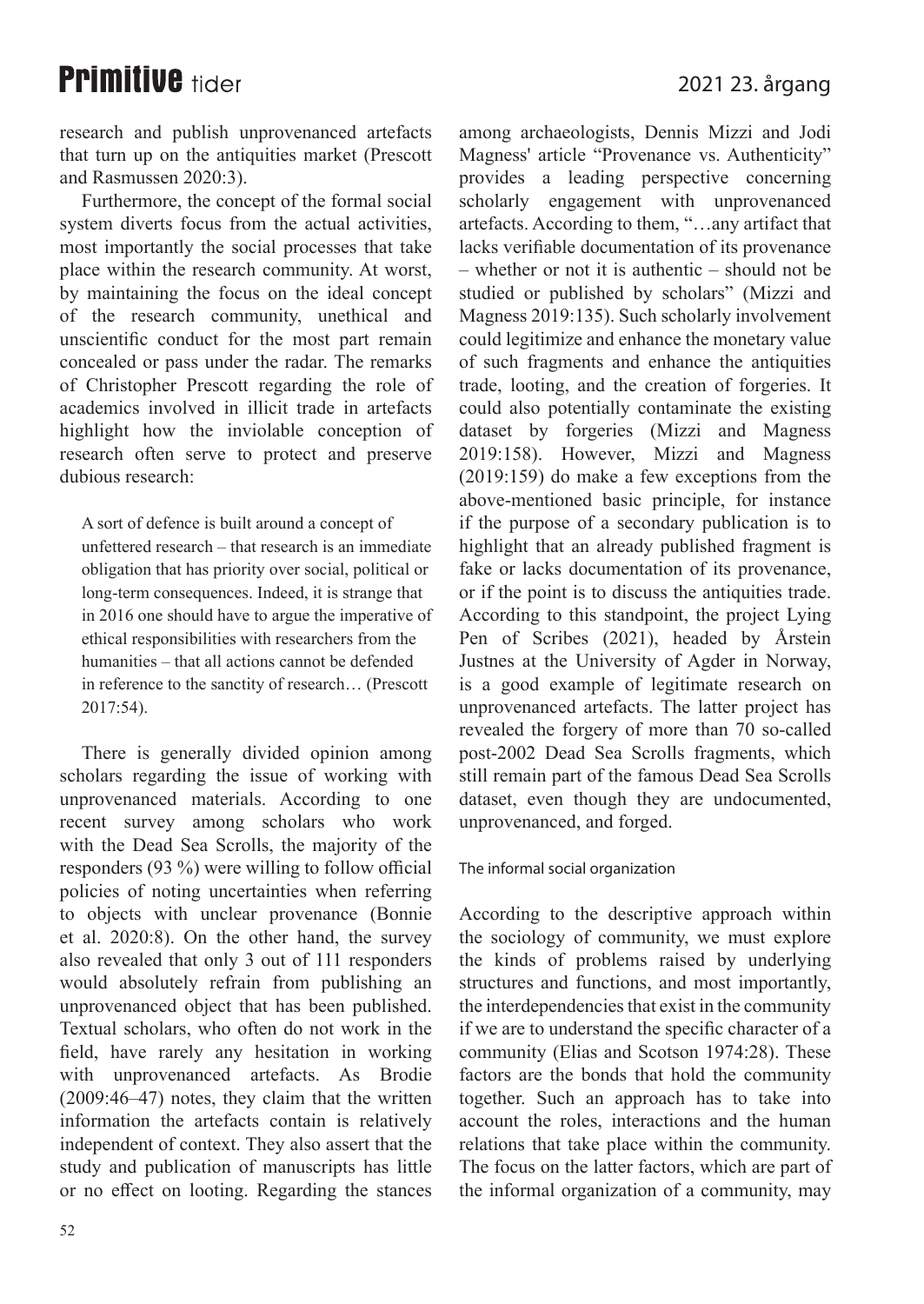reveal how people are not always free to act and choose independently (Elias and Scotson 1974:xviii). It is important to note, however, that the research community in general, as along with specific communities, is complex. It contains several interconnected elements that make it difficult to properly understand its overall working. One way to analyse such a system is to highlight its crucial elements, e.g. competition.

Studies over the past several decades have revealed how the research community is a bed of fierce competition for recognition, which leads to lack of cooperation among colleagues (Hagstrom 1975:69–105; Fang and Casadevall 2015), research fraud, general distrust among members, suspicion and fear that colleagues are out to steal one's work (Mahoney 1979:362; Anderson et al. 2007), and disputes regarding priority claims (Merton 1969; Heffernan 2014). Some scholars, such as Hagstrom (1975), have raised concerns regarding competition in research and have suggested that the main reason behind deviant behaviour in the scientific community is competition for recognition. According to Hagstrom (1975:70), the most important manifestation of the competition is the experience of being anticipated, that someone else will present the research results and claim the much-coveted rewards. Some recent in-depth studies also confirm that competition even leads some researchers to use improper means to pre-empt competitors, perform biased peer reviews, and engage in dubious research practices (Anderson et al. 2007). Thus, to obtain funding for further research projects, to warrant promotion and achieve recognition, researchers have to participate in fierce competition with their colleagues to get their research published, both quickly and on a grand scale. In addition, there is a race to establish a priority claim to an idea or a discovery, and this is done mainly through publication (Hagstrom 1975). Although competition is a crucial aspect of the research community, the behaviour and attitude of the competitors are not attributes publicly acknowledged by the members. They are rather part of the informal system. These informal aspects of the research community are learned through the socialization of the scientist to norms emphasizing research and publication.

Academic competition is not a new phenomenon in our time, although analysts agree that it has intensified during the last two decades. From the very beginning, the most important task of administrators has been to continually improve research productivity. The history of science has shown that there has always been a positive relationship between research productivity and academic competition. According to sociologist Joseph Ben-David (1960), who viewed competition as a favourable influence on the research enterprise, academic competition was what led to the acceleration of scientific research in the 18th century. He argues that it was the creation of organizations, meaning autonomous university institutions with independent structures, which led to the development of internal competitive conditions and created favourable values for science. In addition, it was the competitive system of the American and German sciences which increased scientific productivity, i.e. the number of scientific discoveries. Successful scientists were rewarded with university chairs and facilities, which encouraged others to take up science. Ben-David (1960) argues that this created pressure for further expansion of facilities and training (Collins 1968).

The notion of a favourable relationship between research productivity and academic competition is still deeply rooted in the whole system's ideology and practice. What is disconcerting is that this concept has a serious influence on the members' attitude towards scholarly engagement with illicit cultural artefacts. In many cases, for example, the administrators advocate and even encourage research on objects that lack documentation of provenance. As a case in point, the National Committee for Research Ethics in the Social Sciences and the Humanities (NESH) in Norway initiated an inquiry in 2005 concerning the guidelines for research on material with dubious provenance. This happened after several journalists and archaeo-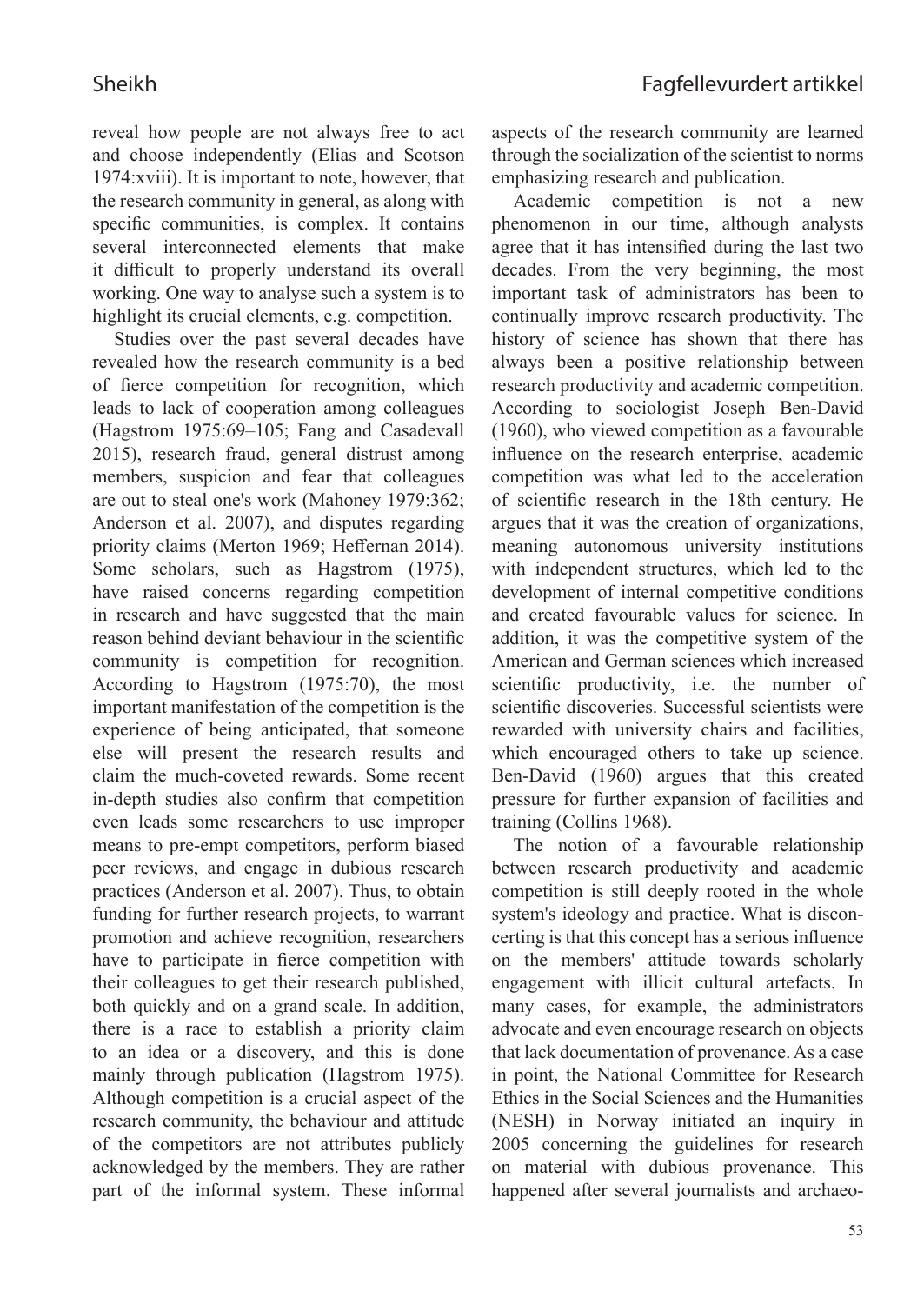logists had raised serious concerns regarding the dubious provenance of the Buddhist manuscripts from Afghanistan. On a general level, the committee did point out the importance of provenance. It suggested that "…if they [researchers] suspect that material is stolen or acquired in an ethically questionable manner or if there is uncertainty linked to origin and provenance, they should initially report their suspicions to the research institution" (NESH 2005:1). It also recommended that technical assistance provided for identification, classification and conservation be completely transparent, and that "…a disclosure obligation should also apply where there is a suspicion that material is stolen or acquired in an ethically questionable manner or where there is uncertainty in respect of origin and provenance" (NESH 2005:1). Yet, with regard to the Schøyen Collection, the committee primarily emphasised the issue of freedom of research and new knowledge, and encouraged the continuation of the project. It stated that "… as regards the relevant writings and fragments in the Schøyen Collection, they are of very substantial research-related value" (NESH 2005:4–2). Even the rector at the University of Oslo conveyed his support and encouragement to the Schøyen researchers, saying that "… the University of Oslo has made a note of the recognition of your research in international forums" (Braarvig 2006, general introduction). Understandably, the Schøyen research team used the above statements as clear support for their ongoing and future research on material with uncertain documentation of origin and ownership (Sheikh 2018:18). Although several institutions in Great Britain, Sweden and Norway have withdrawn from collaboration with Schøyen, government-funded researchers – for example at the Norwegian School of Theology, Religion and Society in Oslo (Prescott and Rasmussen 2020:71;74) – still continue to research and publish material from Schøyen's collection. Similarly, there are probably a number of research projects focused on unprovenanced artefacts taking place in European and American universities right now. For instance, Brodie

54

(2009:42) names several research councils and departments in the United Kingdom, United States and Australia that have provided financial support to academic studies on unprovenanced manuscripts. Thus, the fundamental objective of those who administrate the research community – i.e. to enhance research productivity by facilitating competition, may be an obstacle to combating research and trade in illegal cultural artefacts. As long as administrators believe that research on such material can facilitate research productivity, they will continue to support such research.

The attitude and the work of researchers are governed not only by the above-described conditions, laid down tacitly by the administrators. The research community as a group also plays an important role in the socialization of the researcher. As in any other socialization process, researchers internalize the values of their community. They also internalize the current group conceptions as to what is acceptable scientific research and what are acceptable scientific manners. Hagstrom (1975) claims that these norms must become continually reinforced in order to survive, and that the aim of the whole socialization process is to maintain consensus in the research community (see also Collins 1968). According to sociologist Robert K. Merton (1957), one of the most important research norms is the idea that the main role of scientists is to advance knowledge. One might add that the advancement of knowledge is only achieved through originality, which is the production of new theories and new findings. This norm exerts enormous pressure on scientists to establish a priority claim to an idea or a discovery. Merton (1957), who viewed the latter process in a positive light, argues that in the institution of science, originality is at a premium. Those who have fulfilled their roles enjoy both recognition and respect. In Merton's (1957:639) words: "They have made genuinely original contributions to the common stock of knowledge". Because of the large rewards and emphasis assigned by the research community to originality, Merton at this point claims that the recognition of originality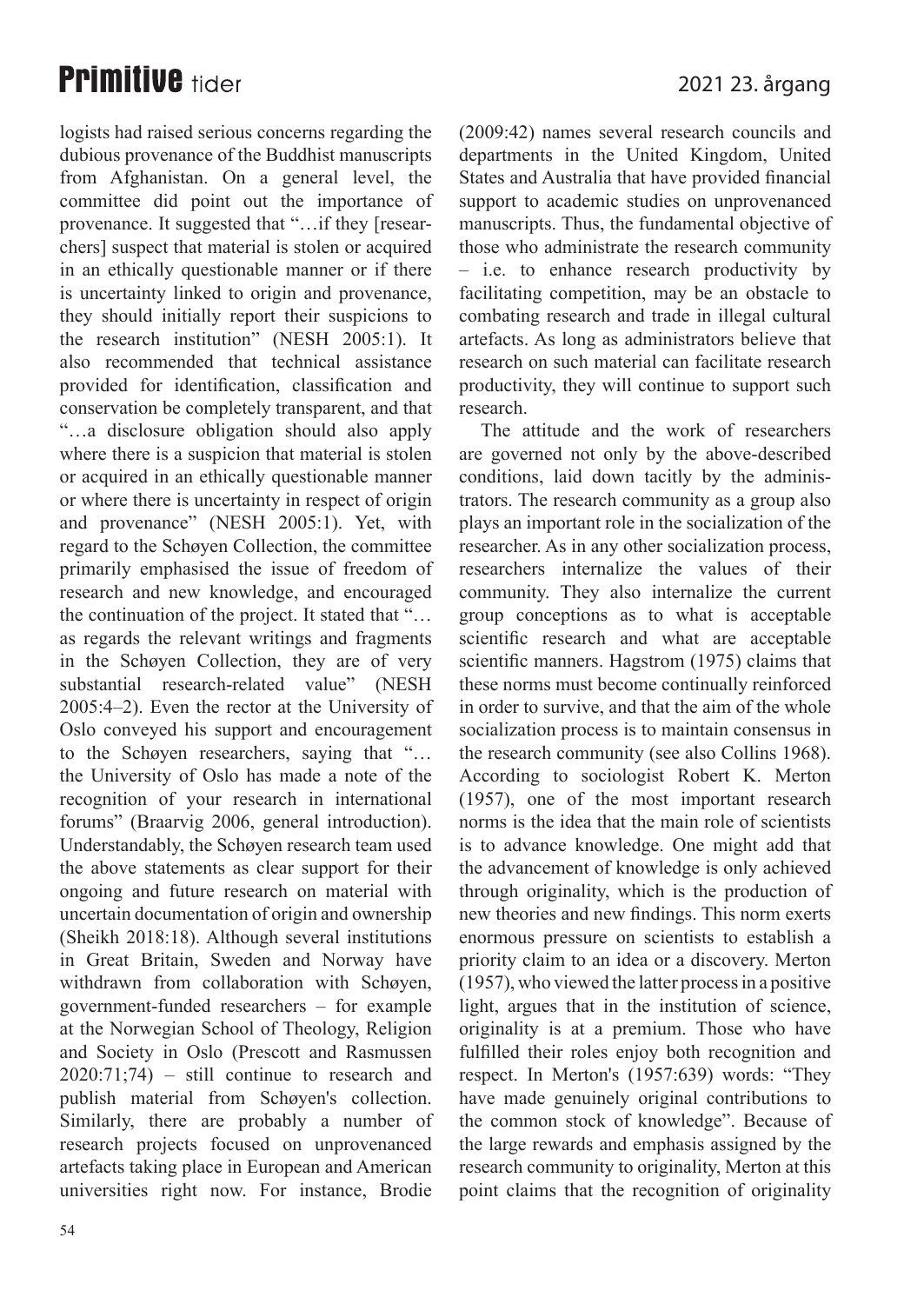becomes a top priority. More recently, Strevens (2003:55), who has a less favourable perception of the latter competition, describes it as "…a winner-takes-all race, that is, a race in which there are no second prizes". The reason is that additional discoveries of the same phenomena are pointless. The first discoverer will gain all the rewards no matter how slim the margin is, and this further intensifies the competition. This is why Strevens (2003:56) terms academic competition as the "...rewards and benefits race". He believes that the latter system is not accidental, but was introduced into modern Western science as a system of incentives that would encourage researchers to devote their time and energy to particular research areas or programmes and claim the benefits promptly. The priority system is therefore one of the most powerful norms governing the research community, as the basic salary they receive, regardless of their achievement, is not a strong enough incentive. Instead, it is regarded as compensation for teaching and administration, not for their scientific enterprise (Strevens 2003:56).

Hence, to fulfil their most important role and claim the rewards, scholars are always looking for a chance to acquire the best research material. Just like antique collectors searching for outstanding pieces for investment purposes, scholars search for rare and unique research material that could provide them with an opportunity to present an original contribution to knowledge. Unprovenanced artefacts, which are often previously unknown material, perfectly fulfil the above-mentioned requirement for the premium rewards. As one of the Schøyen researchers described the unprovenanced Buddhist manuscripts from Afghanistan and Pakistan, they are considered scholarly gold (Brodie 2009:44). Similarly, the following statement from Friberg shows his tremendous enthusiasm for the 300 previously unknown mathematical texts, many without clear ownership history:

The Schøyen Collection contains almost as many clay tablet texts as all the classical works

from 1935–1945 together. It's nothing short of sensational that such a large collection is being made available to researchers (CAS 2002:4).

The sensational headlines created by such research projects are a good illustration of how noteworthy these items are for gaining recognition for the scholar involved and for the particular research community. Like the BMT project, the Buddhist Manuscripts project in the Schøyen Collection received further financial support, promotions and increased international collaboration after the exaggerated claims and interpretations about the research project. Despite persistent criticism from some journalists and archaeologists concerning the provenance of their research material, the scholars are still publishing the manuscripts and enjoying the recognition and rewards (Sheikh 2018). This indicates that they are living up to the established norms and expectations of the research community. This is because an important attribute of the socialization process entails that members who live up to the norms receive positive acknowledgement, which are actual or promised rewards.

The above example reveals one of the driving structural and cultural factors that tempt some scholars to engage in questionable research practices. When the main motivation behind the research is the premium rewards, rather than a sincere quest for new knowledge, scholars can develop a careless attitude towards their research material. The disturbing reality is that the norm regarding the advancement of new knowledge is so predominant within the research community that the principles of good research practice have become secondary in importance. This reality has pervaded the research community. As the Swedish Research Council states, …what has also become evident is that there is a widespread perception in the research community that others are acting dishonestly, or bending the rules (Vetenskapsrådet 2017:63). It is noteworthy that the attitude of those who conduct scientific research on unprovenanced artefacts is deeply influenced by the norms and values that these scholars internalize in the course of their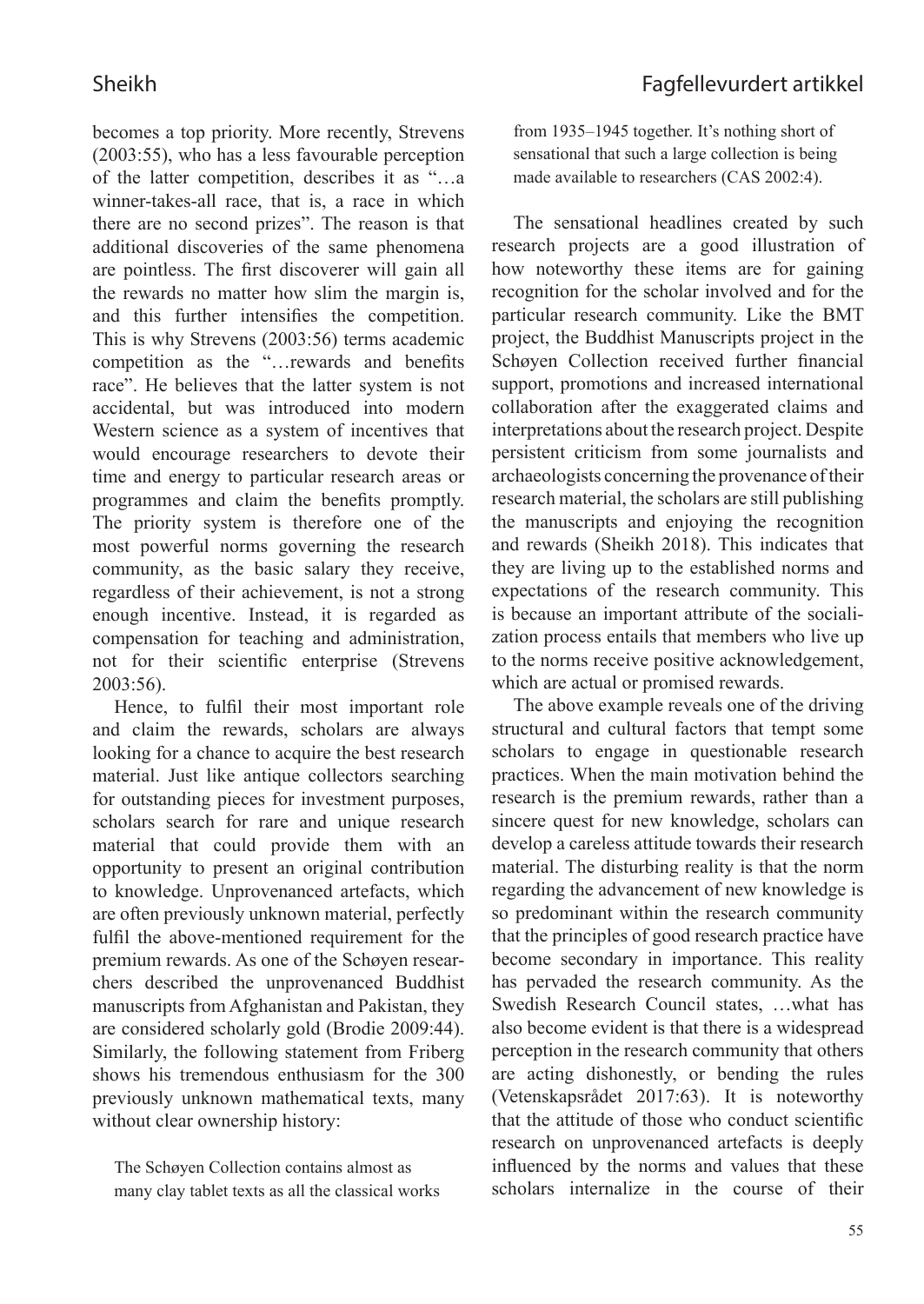socialization within the research community; in addition, they are attracted by unchecked and explicit structural incentives.

### Conclusion

There has been much focus in archaeology and the field of heritage on the illegal trade in cultural artefacts since the invasions of Iraq and Afghanistan (Brodie 2009, 2011; 2020; Prescott 2017; Prescott and Rasmussen 2020; Hardy 2021). These studies provide comprehensive insight into the many legal and ethical issues surrounding the illicit trade of cultural artefacts, including the academic involvement and the issue of unclear provenance. Among archaeologists, heritage researchers and some text researchers there is a growing appreciation of a need to critically address the research work of scholars who dismiss the importance of provenance and participate in the illegal acquisition of cultural heritage from war-torn countries. Still, there are strong indications of a counter-current of continued support for such practices as well as an institutional reluctance – even resistance – to addressing such practices. This paper provides an example of how scholars with no reservations about participating in a potentially illegal enterprise can compromise the scientific integrity of a research effort. By analysing such questionable research practices in the light of social studies concerning both formal and informal structures of the research community, I have underscored how the research community itself sometimes undermines its own fundamental ethical principles. In line with previous findings, I have demonstrated how the inherent competitive conditions in the research community can be the root of dubious practices, and that formal assertions about the world of research legitimises and protects questionable research practices.

Future research should explore this issue further by highlighting other important factors that undermine good research practice, for example the role of colleagues. Why do co-workers remain on the sidelines? Why are they often reluctant to openly confront dishonest behaviour among peers, such as that of the scholars who have worked with the Schøyen-Collection?

#### Summary

This paper examines whether we can have confidence in the *scientific integrity of a research effort that could potentially be part of the illicit trade in cultural artefacts. As an example, I* use the research on the ancient clay tablets from the Schøyen *Collection. A closer study of the research product reveals guestionable research practices, and the latter issue is then put into a wider context. After highlighting the importance* of the research community as a social institution in shaping *the norms and values of its members, and its influence on what is desirable research, I explore how these expectations* and guidelines impact research conducted on illicit cultural *artefacts.* 

#### References

- Anderson, M. S., E. A. Ronning and R. De Vries 2007 The Perverse Effects of Competition on Scientists' Work and Relationships. *Science and Engineering Ethics* 13:437– 461. DOI: https://doi.org/10.1007/s11948-007-9042-5
- Ben-David, J. 1960 Scientific Productivity and Academic Organization in Nineteenth Century Medicine. American *Sociological Review 25 (6):828-843.*
- BMT 2007 (A Remarkable Collection of Babylonian *Mathematical Texts. Manuscripts in the Schøven Collection: Cuneiform Texts I. Springer-Verlag, New* York: Friberg, J.).
- Bonnie, R., M. Goff, J. Jokiranta, S. Thomas and S. Tzoref 2020 Professional Ethics, Provenance, and Policies: A Survey of Dead Sea Scrolls Scholars. Dead *Sea Discoveries* 27 (2):257-293. DOI: https://doi. org/10.1163/15685179-02702001
- Brodie, N. 2007 Comment on "Irreconcilable differences?". l I *Papers from the Institute of Archaeology* 18:1–15.
- Brodie, N. 2009 Consensual Relations? Academic Involvement in the Illegal Trade in Ancient Manuscripts. In Criminology and Archaeology: Studies in Looted *Antiquities, P. Green and S. Mackenzie (eds.), pp. 41–58.* Hart, Oxford.
- Brodie, N. 2011 Scholarship and insurgency? The study and trade of Iraqi antiquities. Paper presented at an Institute of Advanced Studies Workshop, *Illicit Traffic of Cultural Objects: Law, Ethics and Realities, August 4–5 2011,* University of Western Australia.
- Brodie, N. 2020 Restorative justice? Questions arising out of the Hobby Lobby return of cuneiform tablets to Iraq. *Revista Memória Em Rede* 12(23):87-109.
- CAS 2002 *Centre for Advanced Study. Newsletter* (1) May 2. Available at: http://www.cas.uio.no/Publications/ Cas01no2/screen.pdf [Accessed: 6 May 2016].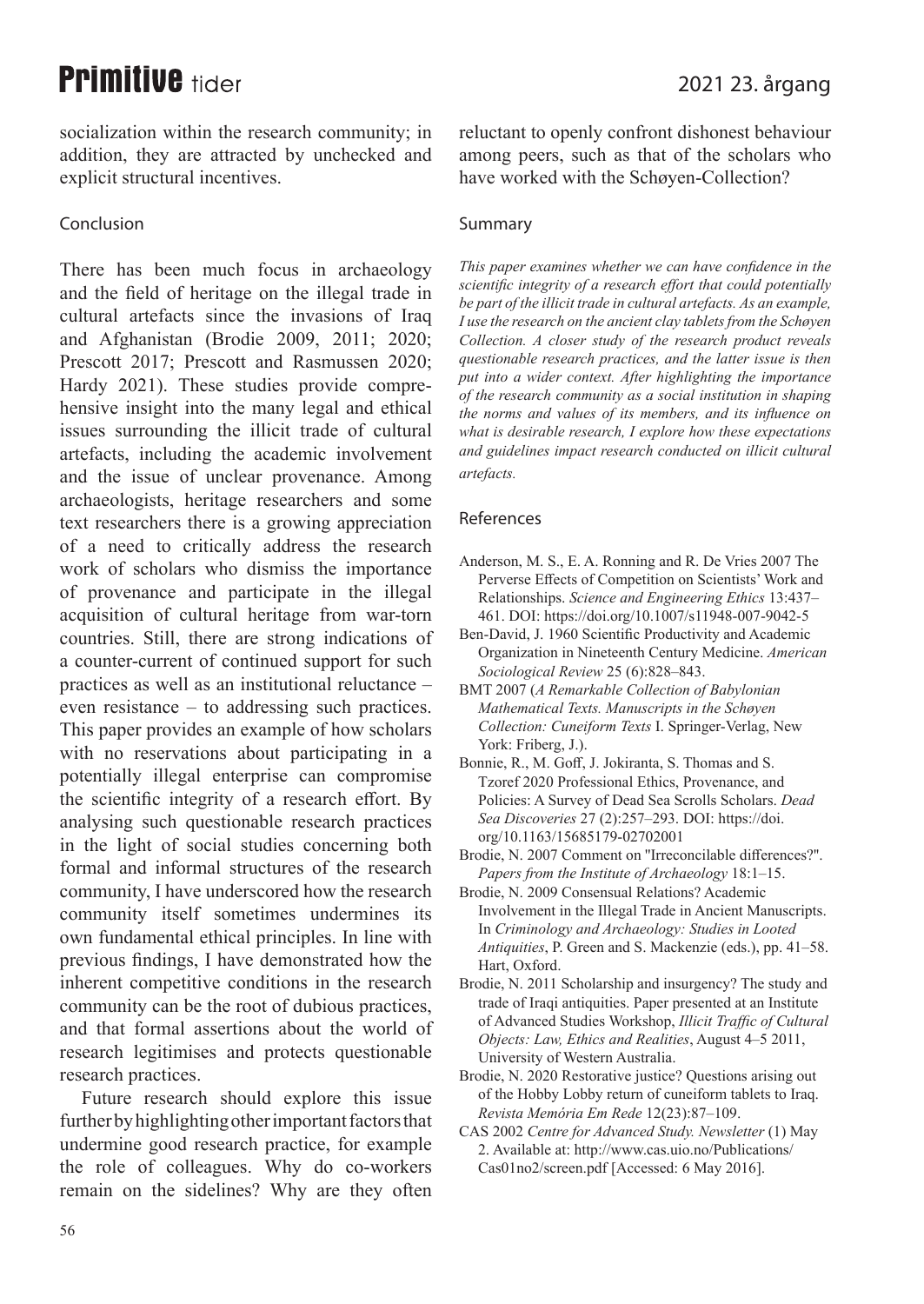### Sheikh Fagfellevurdert artikkel

Collins, R. 1968 Competition and Social Control in Science: An Essay in Theory-Construction. *Sociology of Education* 41(2):123-140.

Critchlow, K. 1979 *Time stands still*. Gordon Fraser Gallery, London.

Department of Justice 2017 U.S. Attorney's Office Eastern District of New York. Avaialable at: https://www.justice. gov/usao-edny/pr/united-states-files-civil-action-forfeitthousands-ancient-iraqi-artifacts-imported [Accessed: 8 July 2021].

Elias, N. and J. L. Scotson 1974 Cohesion, conflict and community character. In *The sociology of community*, C. Bell and H. Newby (eds.). Frank Cass and Co. LTD, London.

Fang, F. C. and A. Casadevall 2015 Competitive science: is competition ruining science? *Infection and Immunity* 83:1229-1233. DOI: https://doi.org/10.1128/IAI.02939-14.

Friberg, J. 2007 *A Remarkable Collection of Babylonian Mathematical Texts. Manuscripts in the Schøyen Collection: Cuneiform Texts I. Springer-Verlag, New* York.

Geller, M. and M. Ronan 2014 Review: Friberg's Remarkable Collection of Babylonian Mathematical Texts. Wiener Zeitschrift für die Kunde des *Morgenlandes* 104: 233–240. University of Vienna, Department of Oriental Studies.

Gerstenblith, P. 2014 Do Restrictions on Publication of Undocumented Texts Promote Legitimacy? In *Archaeologies of Text Archaeology, Technology, and Ethics*, M. T. Rutz and M. M. Kersel (eds). Oxbow Books, Oxford.

Gibson, M. 2008 Review: Archaeology, Cultural Heritage and the Antiquities Trade, by Neil Brodie, Morag M. Kersel, Christina Luke, Kathryn Walter Tubb, eds. Journal of Anthropological Research 64(2):285-287. DOI: https://doi.org/10.1086/jar.64.2.20371234

Hardy, S. A. 2021 Conflict antiquities' rescue or ransom: The cost of buying back stolen cultural property in contexts of political violence. *International Journal* of Cultural Property 1(22). DOI: https://doi:10.1017/ S0940739121000084.

Hagstrom, W. O. 1975 *The scientific community*. Southern Illinois University Press, Carbondale.

Heffernan, M. 2014 A bigger prize: How we can do better *than the competition*. Public Affairs Books, New York.

Loewenstein, G., L. K. John and D. Prelec 2012 Measuring the prevalence of questionable research practices with incentives for truth telling. Psychological Science 23(5):524-532. DOI: https:// doi:10.1177/0956797611430953

Lying Pen of Scribes 2021. Available at: https://lyingpen. uia.no/about/ [Accessed: 5 July 2021].

Mahoney, M. J. 1979 Psychology of the Scientist: An Evaluative Review. *Social Studies of Science* 9(3):349– 375. DOI: https://doi.org/10.1177/030631277900900304 Merton, R. K. 1957 Priorities in Scientific Discovery: A Chapter in the Sociology of Science. *American Sociological Review 22(6):635-659.* 

Merton, R. K. 1969 Behavior patterns of scientists. *American Scientist* 57(1):1–23.

Mizzi, D. and J. Magness 2019. Provenance vs. Authenticity: An Archaeological Perspective on the Post-2002 "Dead Sea Scrolls-Like" Fragments. Dead Sea *Discoveries* 26 (2019):135–169.

NESH 2005 Guidelines for research ethics in the Social Sciences, Law, and the Humanities. Available at: https:// www.etikkom.no/globalassets/documents/englishpublications/statement-regarding-research-on-materialof-uncertain-or-unknown-origin-2005.pdf [Accessed: 15 January 2020].

Neugebauer, O. and A. Sachs 1945 Mathematical cuneiform *texts*. Pub. jointly by the American Oriental Society and the American Schools of Oriental Research, New Haven.

- Neugebauer, O. 1955 *Astronomical Cuneiform Texts*. Lund Humphries, London.
- Neugebauer, O. 1969 *The exact sciences in antiquity*. Dover Publications, New York.

Neugebauer, O. 1975 A history of ancient mathematical astronomy. Springer-Verlag, New York.

Prescott, C. 2017 Looting and illicit trade in cultural artefact: Challenges and implications for academia. *Illicit trade in cultural artefacts pp.* 53–56. Nordic Council for Ministers, Copenhagen. DOI: http://dx.doi.org/10.6027/ TN2017-533

Prescott, C. and J. M. Rasmussen 2020 Exploring the 'Cozy Cabal of Academics, Dealers and Collectors' through the Schøyen Collection. *Heritage* 3(1):68-91.

Rasmussen, J. M. 2020 Import and export of cultural objects in Norway: Background and challenges. In **WORKING WITH CULTURAL OBJECTS AND MANUSCRIPTS:** Provenance, Legality, and Responsible Stewardship, V. Immonen, R. Bonnie, H. Dixon, U. Tervahauta and S. Thomas (eds.), p. 94–106. Publications of Finnish Museums Association, Helsinki.

Sheikh, M. 2018 The tacit dimension of research. Gina Forlag, Oslo.

Strevens, M. 2003 The Role of the Priority Rule in Science. *The Journal of Philosophy* 100 (2):55–79.

UNESCO 2018 Fighting the Illicit Trafficking of Cultural *Property*. The United Nations Educational, Scientific and Cultural Organization, Paris. Available at: https:// unesdoc.unesco.org/ark:/48223/pf0000266098 [Accessed: 6 July 2019].

UNESCO 2019 Recent restitution cases of cultural *objects using the 1970 Convention*. The United Nations Educational, Scientific and Cultural Organization, Paris. Available at: http://www.unesco.org/new/en/culture/ themes/illicit-trafficking-of-cultural-property/recentrestitution-cases-of-cultural-objects-using-the-1970 convention/ [Accessed: 15 July 2019].

Vetenskapsrådet 2017 Good Research Practice. Swedish Research Council, Stockholm. Available at: https:// www.vr.se/english/analysis-and-assignments/we-analyse-